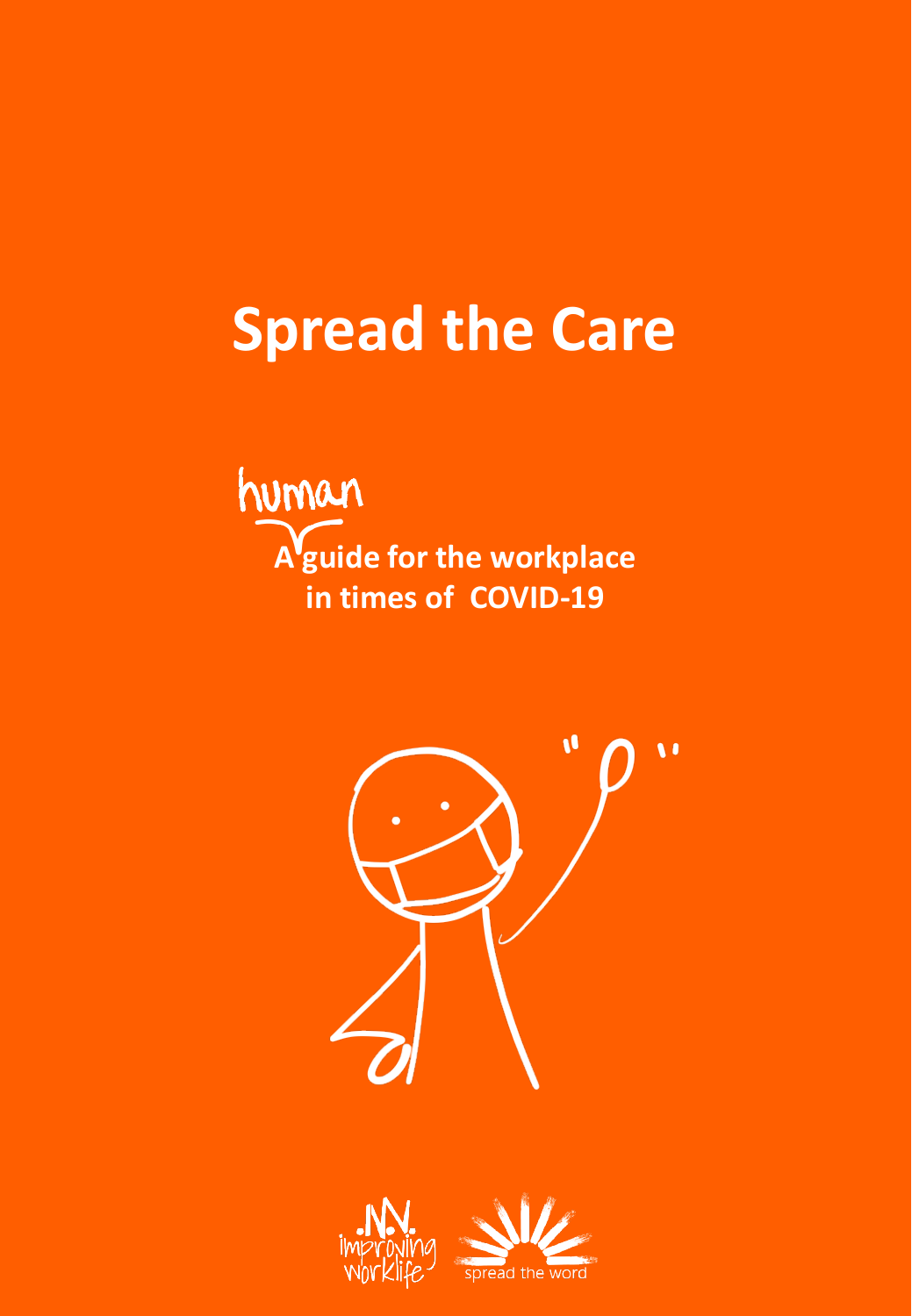# **Take care of yourself and others**

For the duration of the COVID-19 pandemic, we will need to exercise caution in the workplace to mitigate the spread of the virus.

- o Strengthen preventive measures in safety and health and follow all the specific recommendations established by health authorities.
- o Organize the space and work areas according to social distance regulations.
- o Perform a daily review of the personal protection equipment, and make sure everything is ready and available for workers.
- o Promote and respect breaks and time to rest.



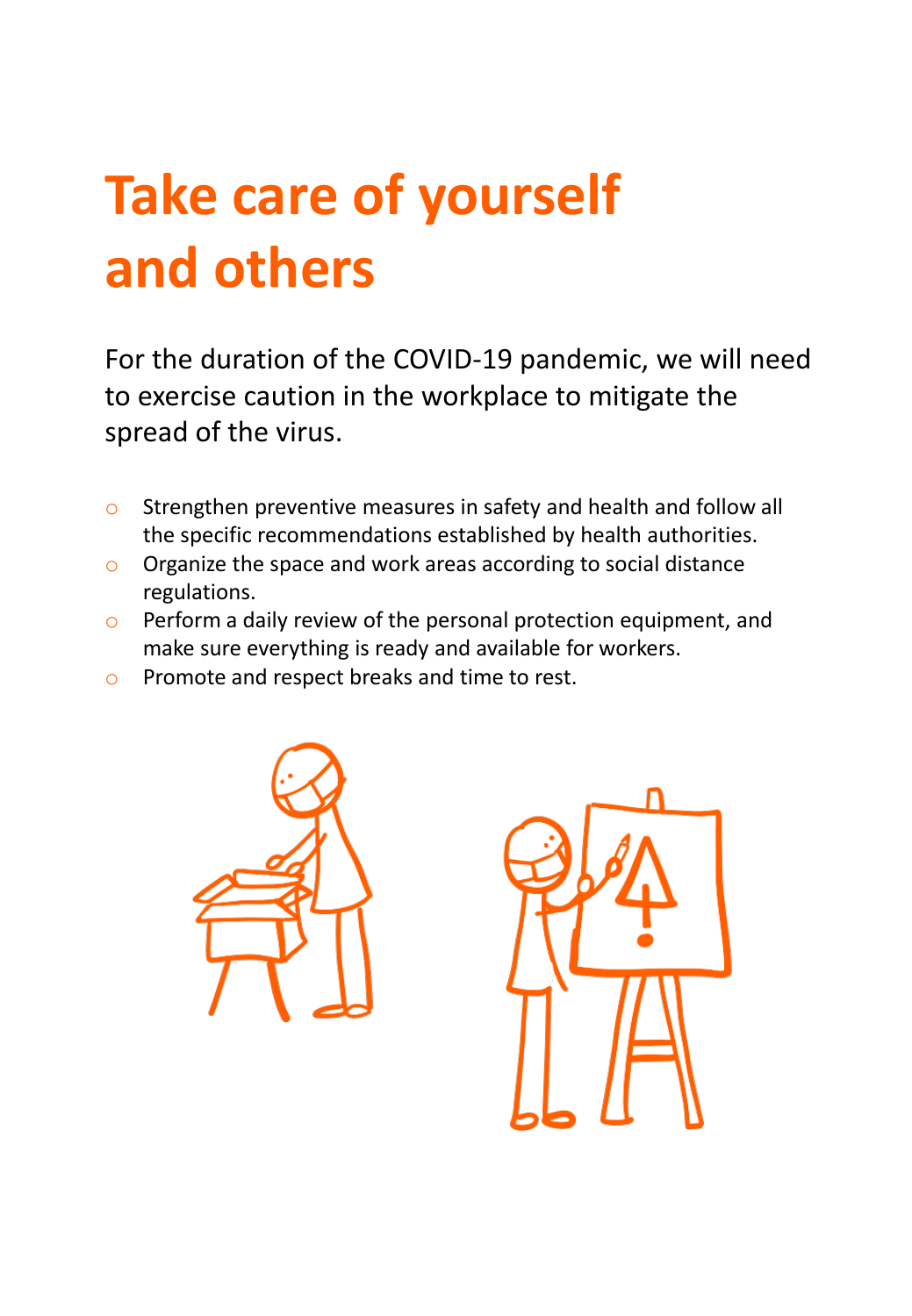# **Model behaviour**

It is crucial that everyone commit to follow safety and health regulations and encourage their colleagues to respect them as well. Preventive measures will only be effective if everybody is on board.

- o Generate collective consciousness.
- o Acknowledge people's good behaviour.
- o Be respectful in your interactions with others.
- o Create an environment of trust, so anybody that feels symptoms does not hide them and will let you or a colleague know what's going on.

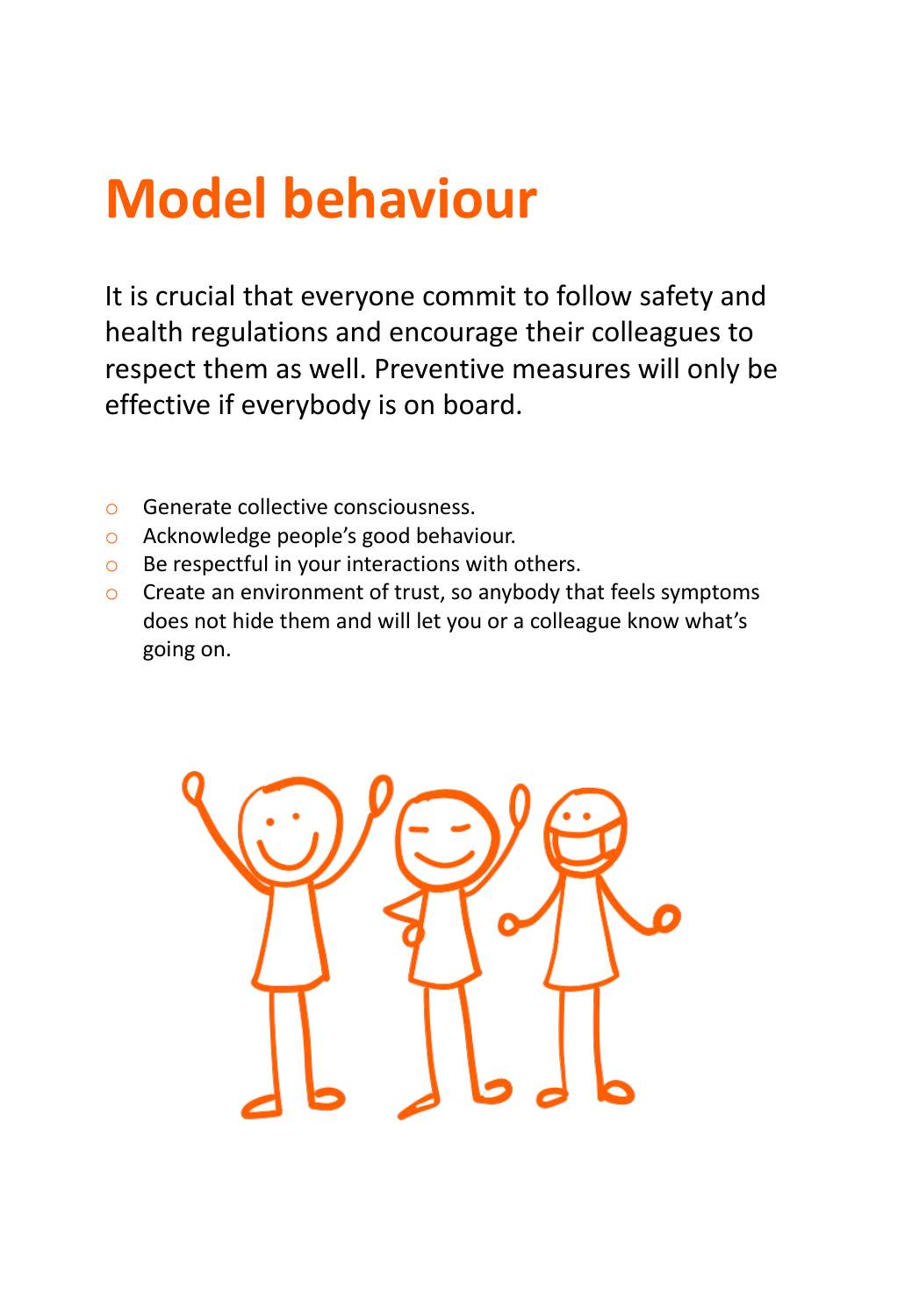# **Be supportive during uncertainty**

These are times of high anxiety and uncertainty. People come to work feeling worried. They fear getting sick, getting their families sick, and losing their jobs. These fears are natural and impact their behaviour and productivity.

- o Be flexible and considerate to worker needs.
- o Assign a point of contact to provide information about COVID-19.
- o Ensure that workers know their rights in case of sickness.
- o Support the most vulnerable and those at higher risk.

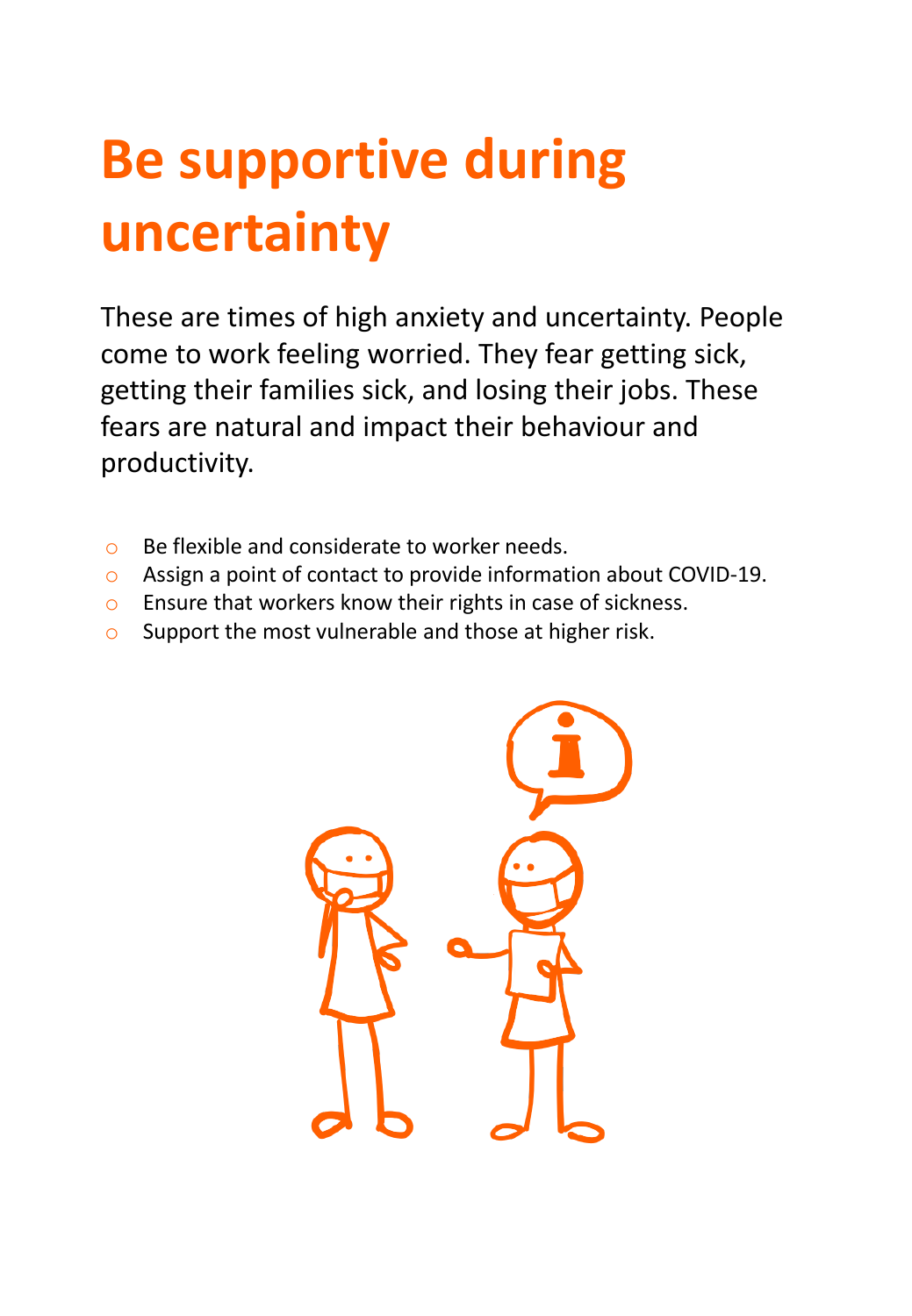# **Listen, open up, connect**

Our need to talk and be listened to increases during difficult times. We don't always need advice. Sometimes we just need to express ourselves, to share what is happening, and to organize our thoughts and worries.

- o Create spaces and opportunities to talk about feelings and opinions.
- o Ask people openly how they feel and what they need.
- o Practice active listening, without judging or giving advice.
- o Show your own vulnerability and be honest.

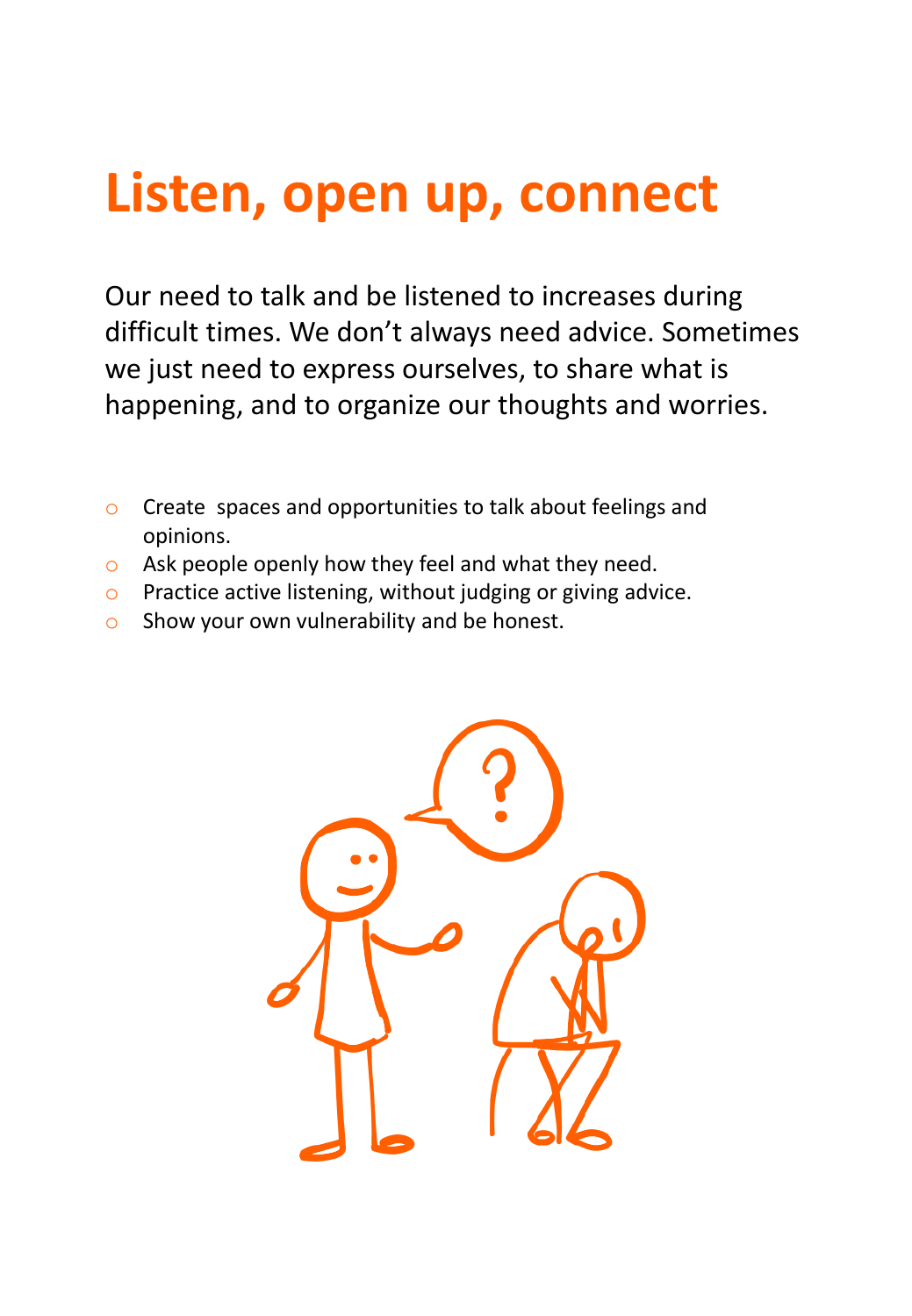# **Be positive**

The attitudes we have in these times will condition our and everybody's behaviour. Our positive attitude will make going through our current situation a lot easier.

- o Smile (and they will smile back).
- o Express your gratitude to the people that show up to work.
- o Value their effort.
- o Make them feel their work is important for the business and for the community.

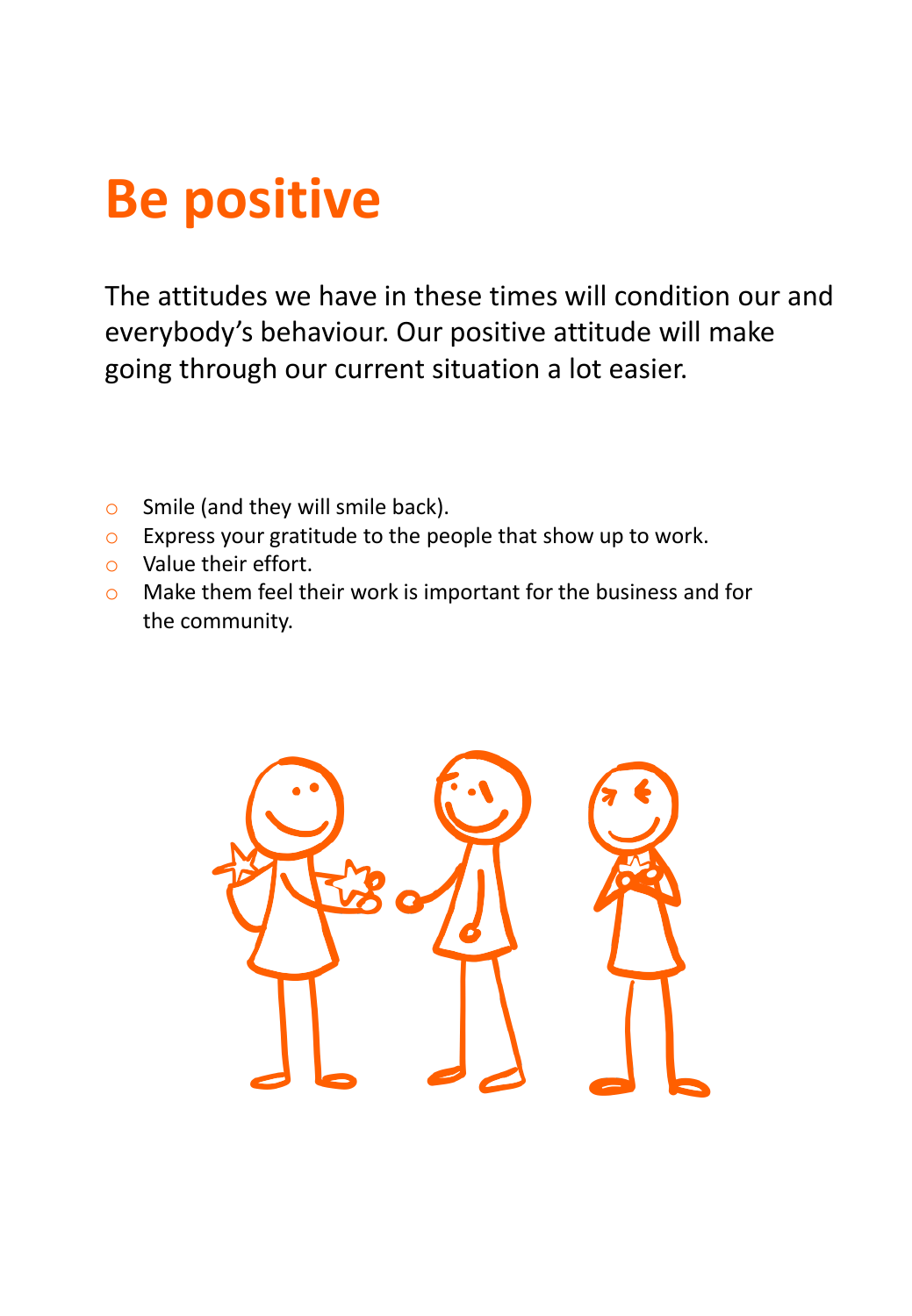## **Work as a team**

This is the perfect time to create or leverage existing communication channels and mechanisms in the workplace.

- o Build trust and reassurance with open and transparent communication.
- o Discuss potential changes so they don't come as a surprise.
- o Take advantage of lunch time to communicate with workers.
- o Activate or create a consultative committee (Safety and Health Committee, Worker-Management Committee, etc.)

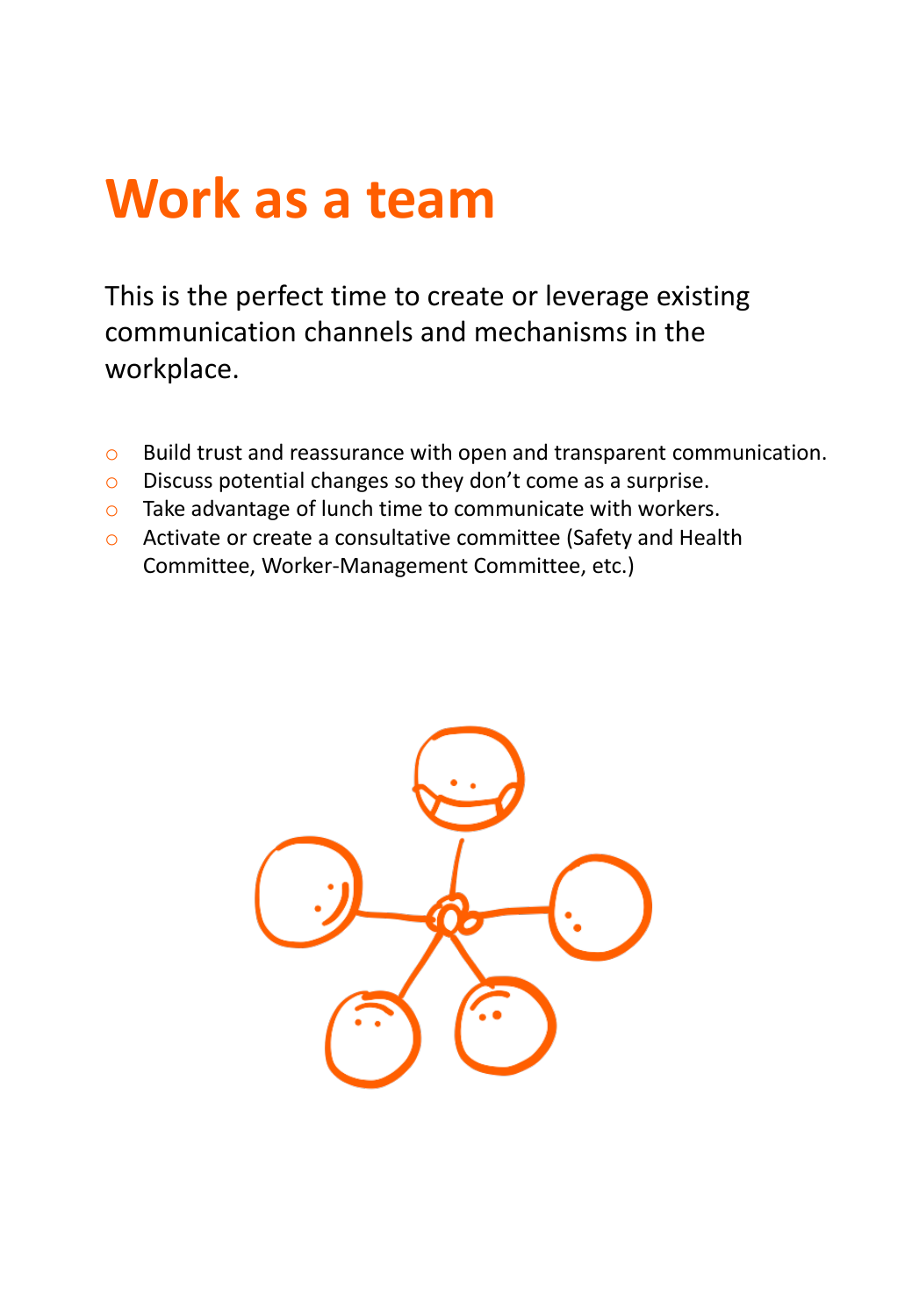

\* All the characters in our story have washed their hands thoroughly after each interaction and are still covered with love.